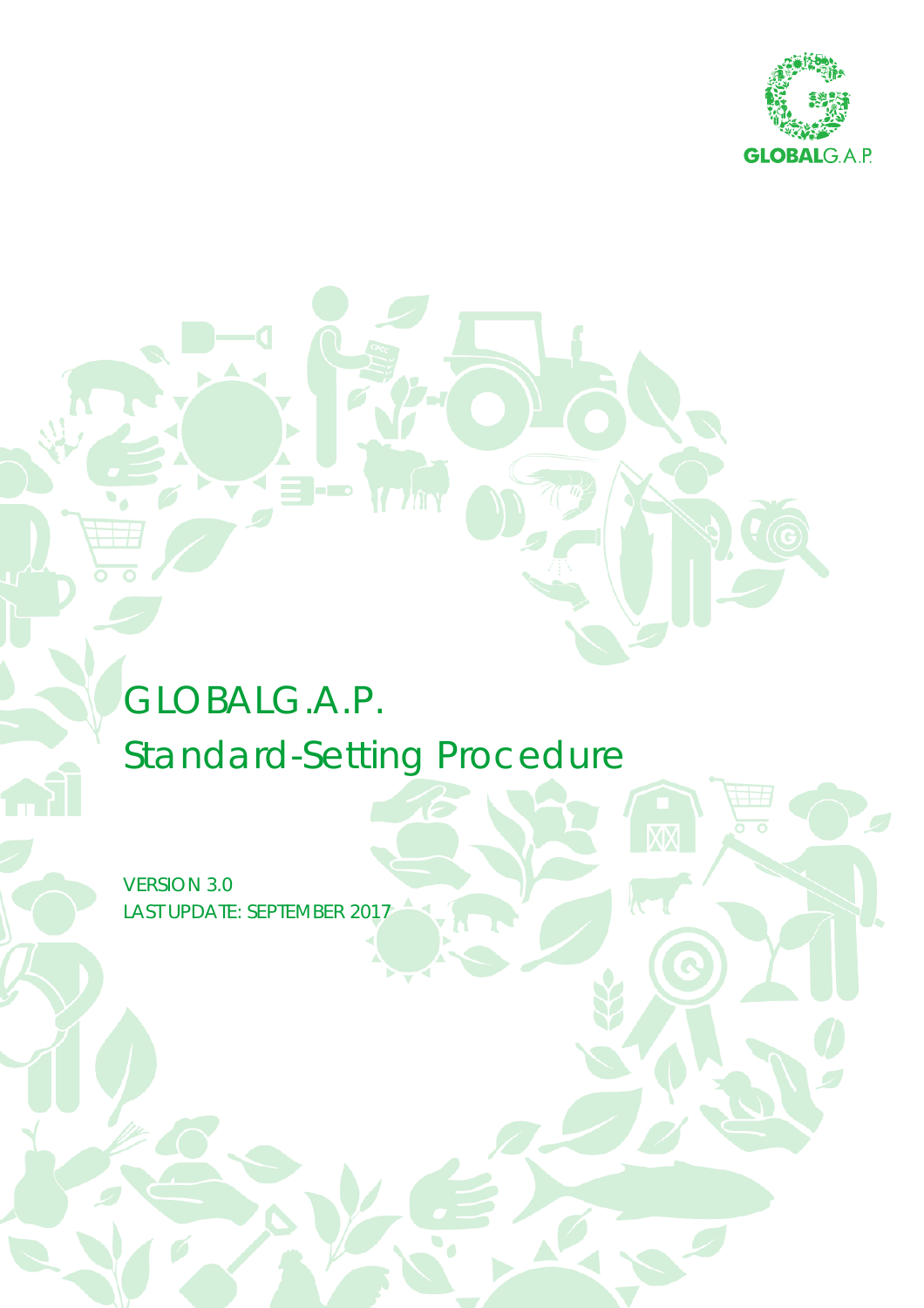

# **Standard-Setting Procedure for GLOBALG.A.P. Standards**

| 1              |                                                                                |                                                                           |  |  |
|----------------|--------------------------------------------------------------------------------|---------------------------------------------------------------------------|--|--|
| 2              |                                                                                |                                                                           |  |  |
| 3              |                                                                                |                                                                           |  |  |
| 4              |                                                                                |                                                                           |  |  |
|                | 4.1                                                                            |                                                                           |  |  |
|                | 4.2                                                                            |                                                                           |  |  |
|                | 4.3                                                                            |                                                                           |  |  |
|                | 4.4                                                                            |                                                                           |  |  |
|                | 4.5                                                                            |                                                                           |  |  |
|                |                                                                                | Continuous Improvement and Adaption: Revision of GLOBALG.A.P. Standards 7 |  |  |
| 5              |                                                                                |                                                                           |  |  |
|                | 5.1                                                                            |                                                                           |  |  |
|                | 5.2                                                                            |                                                                           |  |  |
| 6              |                                                                                |                                                                           |  |  |
| $\overline{7}$ |                                                                                |                                                                           |  |  |
| 8              |                                                                                |                                                                           |  |  |
|                | Annex I: Generic Process Description - Development New GLOBALG.A.P. Standard 9 |                                                                           |  |  |
|                | Annex II: Generic Process Description - GLOBALG.A.P. Standard Update  10       |                                                                           |  |  |

# **1 Further Applicable Documents**

#### PROCEDURES

**Translation Process** Internal Document

**Complaint Management Procedure** Internal Document

**Standard Support Procedure** Internal Document

# FORMS

#### **Trial Audit Report Form**

GLOBALG.A.P. Website Public Consultation or Document Center (http://www.globalgap.org/uk\_en/documents/)

# GUIDELINES

#### **Standard Development Policy**

GLOBALG.A.P. Website Standard Setting (http://www.globalgap.org/uk\_en/what-wedo/globalg.a.p.-certification/standard-setting)

#### **Code of Conduct**

GLOBALG.A.P. Website Code of Conduct (http://www.globalgap.org/uk\_en/who-weare/about-us/code-of-conduct/)

# **Versioning of Standard Documents**

Internal Document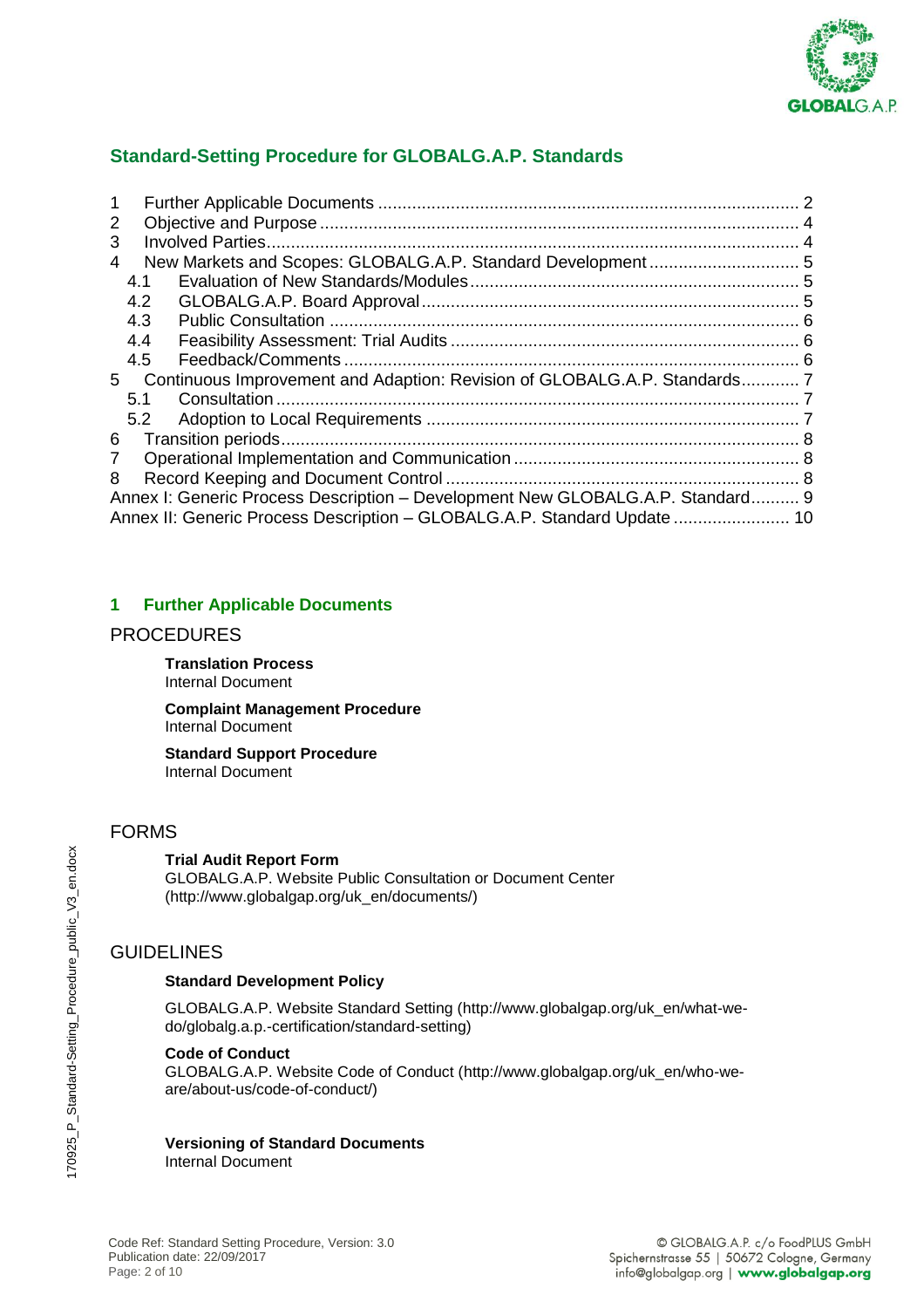

#### INFO, MEMOS

# **Document Retention List**

Internal Document

# TERMS OF REFERENCES

#### **GLOBALG.A.P. Board**

GLOBALG.A.P. Website (http://www.globalgap.org/uk\_en/who-we-are/governance/board/)

#### **Focus Groups**

Internal Document

#### **Technical Committees**

GLOBALG.A.P. Website [\(http://www.globalgap.org/uk\\_en/who-we](http://www.globalgap.org/uk_en/who-we-are/governance/committees/tc-applications-elections/tor_tcs/index.html)[are/governance/committees/tc-applications-elections/tor\\_tcs/index.html\)](http://www.globalgap.org/uk_en/who-we-are/governance/committees/tc-applications-elections/tor_tcs/index.html)

#### **National Technical Working Groups**

GLOBALG.A.P. Website (http://www.globalgap.org/uk\_en/who-we-are/ntwgs/)

# PUBLIC DOCUMENTS

ISO Guide 59: Code of Good Practice for Standardization. 1994

ISEAL Code of Good Practice for Setting Social and Environmental Standards. Link: https://www.isealalliance.org/our-work/defining-credibility/codes-of-goodpractice/assurance-code

WTO Agreement on Technical Barriers to Trade (TBT) Agreement. Annex 3: Code of good practice for the preparation, adoption and application of standards.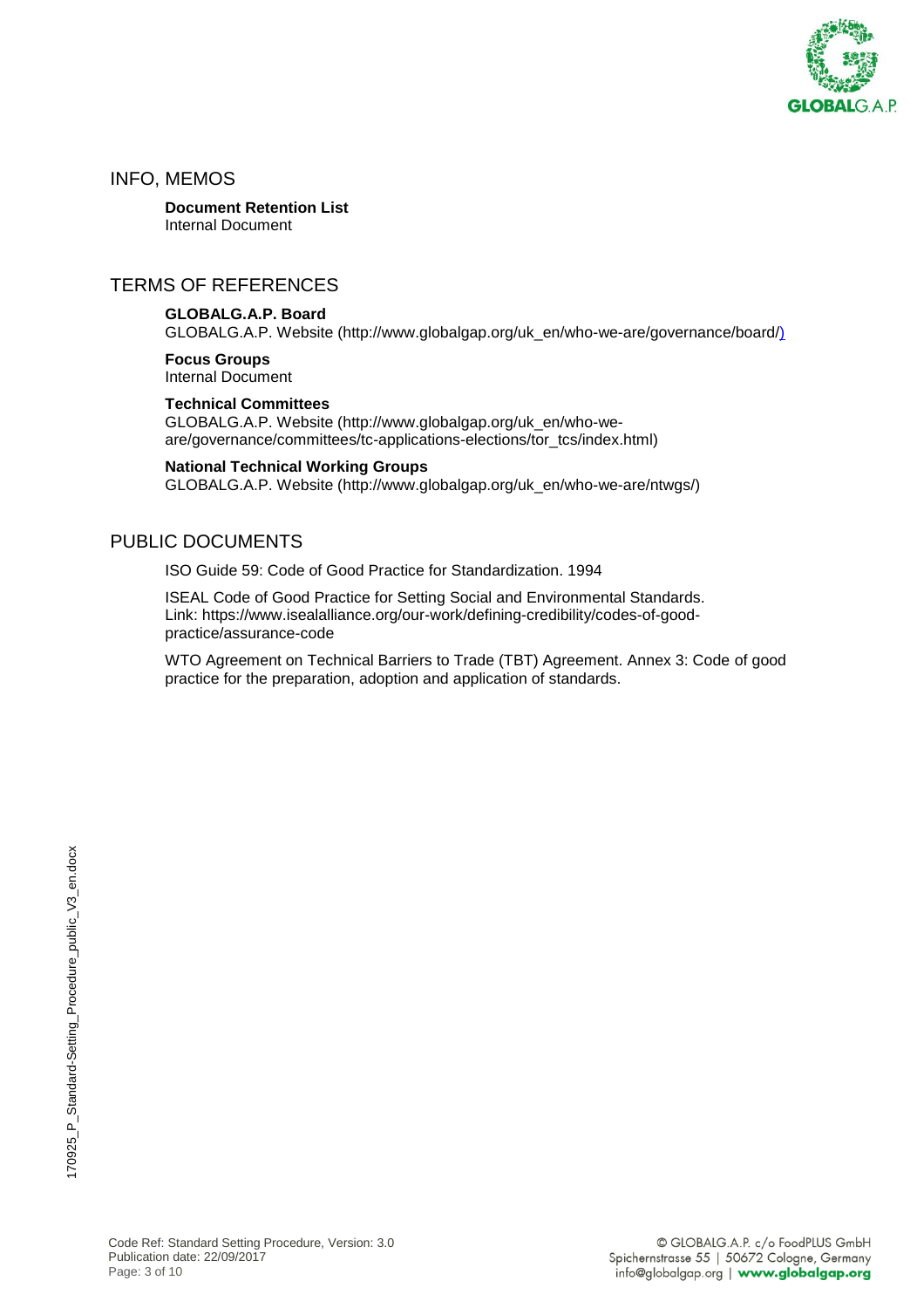

# **2 Objective and Purpose**

The standard-setting procedure defines the responsibilities of the involved (stakeholder) groups and the steps followed when reviewing and revising the existing GLOBALG.A.P. Standards or when developing any new GLOBALG.A.P. Standard.

The procedure shall ensure the credibility of the GLOBALG.A.P. Standards. This means that the values of transparency, participation and fairness are considered in the various processes. It also aims for efficiency, accurateness, suitable measurement and improvement with regards to the respective scopes and targets, which shall be reached when revising or setting the standards.

# **3 Involved Parties**

The following groups are involved in the process

#### **GLOBALG.A.P. Board:**

The Board members take the decision to develop new standards based on a detailed proposal. They also take the final decision to adopt new or revised standards based on recommendation from the involved Technical Committee(s).

#### **Technical Committee:**

The Technical Committee members are responsible for the improvement and maintenance of the GLOBALG.A.P. IFA Standards and the GRASP add-On. They are also responsible for participating in the development and evaluation of new or revised standards.

#### **Focus Group:**

GLOBALG.A.P. Focus Groups are set up on demand and after approval by the GLOBALG.A.P. Board. These groups do not have a fixed term as the main topics determine the duration. GLOBALG.A.P. voluntary members as well as non-members may apply for participation in a Focus Group.

#### **Certification Body Committee:**

Certification Body Committee members are responsible for providing feedback on auditability as well as facilitate GLOBALG.A.P. implementation and continuous improvement of the standard.

#### **National Technical Working Groups:**

Groups that work voluntary at a national level to develop guidelines for local implementation of the standards. These groups may send proposals at any time to the Technical Committees for consideration and the national interpretation guidelines serve as input to all revision work.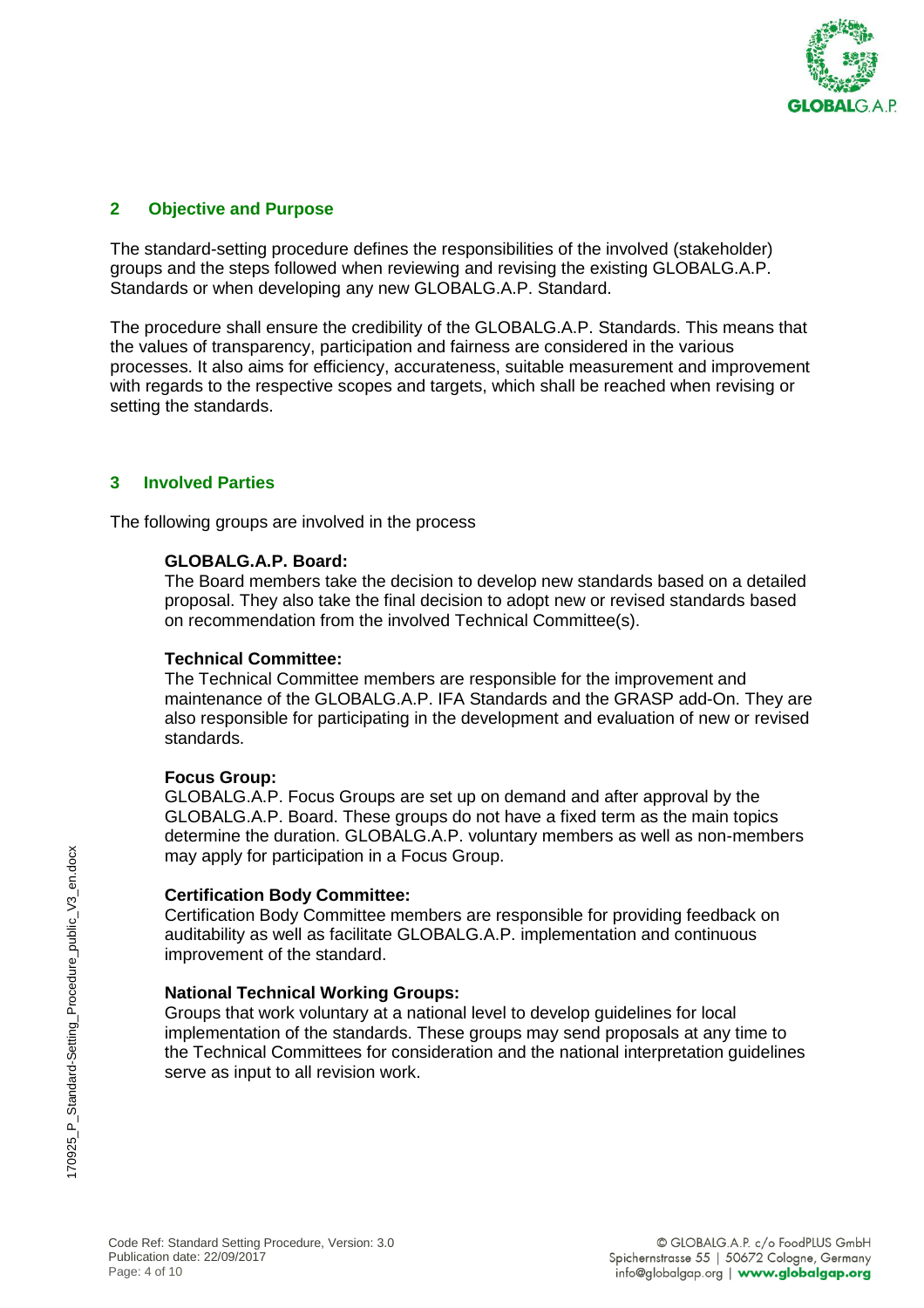

# **GLOBALG.A.P. Secretariat:**

The Secretariat coordinates and facilitates the work done by the focus groups and technical committees, organizes public consultations and trials, collects feedback and prepares discussions in committees and supports the decision-making by the Board.

### **Public:**

The public is invited to send feedback during a defined period of time (public consultation). "Public" refers to all persons (outside of the assigned focus groups and technical committee(s)) who voluntarily submit comments during the public consultation periods.

# **4 New Markets and Scopes: GLOBALG.A.P. Standard Development**

New GLOBALG.A.P. Standards and new modules for the Integrated Farm Assurance Standard are developed based on request and feedback from stakeholders, market demand as well as on business targets. A generic process description for the development of a new standard is available in Annex I. However, the concrete and detailed planning when setting a new standard or module shall be done by the project lead when starting,

All GLOBALG.A.P. Standards take relevant regulatory and market needs into account during the development and revision processes.

# **4.1 Evaluation of New Standards/Modules**

The development of new standards or modules starts with a first evaluation process and determination of whether the requested product (standard or new module) falls within the GLOBALG.A.P. scope and who the potential customers (retailers as well as producers) will be.

The content and the intended geographic application will be defined as well as the need and market demand for the standard. The impact, e.g. on safety, environment or economic issues is highlighted and assessed. Potential risks and unintended consequences are identified and potential actions suggested.

GLOBALG.A.P. will clearly define target markets and assess the added value of its involvement, also against already existing standards and/or initiatives.

# **4.2 GLOBALG.A.P. Board Approval**

After evaluation and cost estimation have been completed, a proposal will be put forward to the GLOBALG.A.P. Board to be approved or rejected. The Board is required to reach consensus before work on a new standard/module will begin. Further details about the decision process are defined in the GLOBALG.A.P. Board Terms of Reference. Basis for the decision is the criteria as laid down in the GLOBALG.A.P. Policy for Standard Development.

Once the standard/module development project is approved, a Focus Group will be established to develop the content. The Terms of Reference for the Focus Group and proposed project will be available and interested parties shall have the opportunity to comment and participate. The Terms of Reference shall include a justification for the need of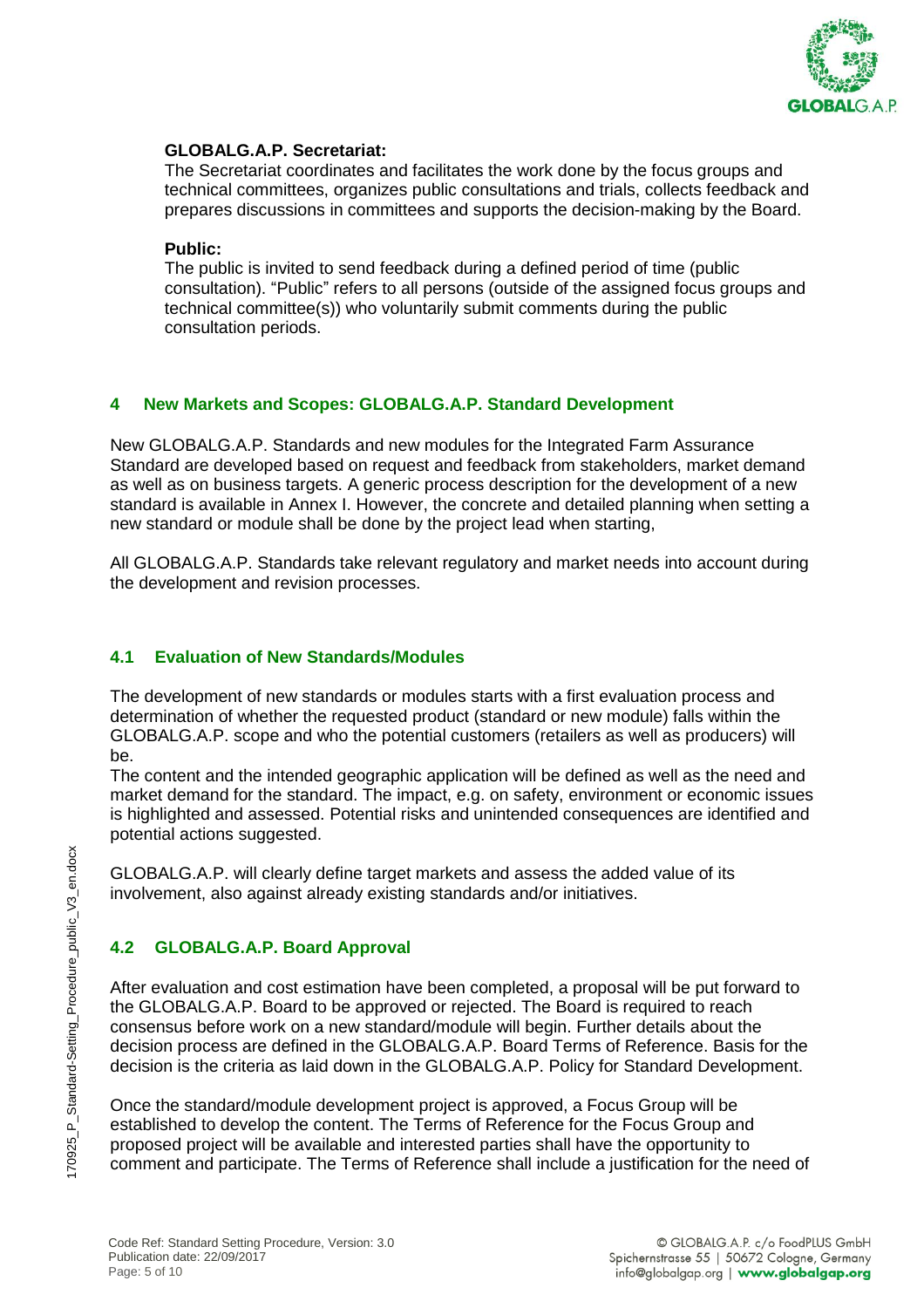

the standard and clear objectives to achieve in terms of food safety, environmental and social as well as animal welfare issues and any other aspects in the scope of GLOBALG.A.P.

The Focus Group and Technical Committee(s), as agreed by the Board, shall work and meet based on the approved Terms of Reference. For that purpose, GLOBALG.A.P. prepares technical documents for the discussions.

# **4.3 Public Consultation**

The public consultation phase during the development of a standard or module will normally include two rounds of comment submissions by interested parties, each lasting 40 to 60 days. When appropriate justifications are in place, the Board may agree that one round of consultation is sufficient or that three rounds are necessary.

In the case of developing a new standard or module, the first round of public consultation shall be after the initial draft proposal as prepared by GLOBALG.A.P. and/or the Focus Group. The second round will be after the completion of a minimum of two trial audits and/or self-assessments in the field. The second round may be shorter based on an acceptable justification.

# **4.4 Feasibility Assessment: Trial Audits**

Trial audits are conducted to review the impact and applicability of a new standard; testing the standard's feasibility and auditability. These trial audits may be replaced or supplemented by detailed self-assessments.

A standardized form summarizing the results of a trial audit shall be made available on the website as part of supporting consultation materials. Trial audits shall, where possible, be conducted prior to the final public consultation opportunity. The reports are collected, stored and reviewed as part of the feedback stage.

#### **4.5 Feedback/Comments**

All comments shall be processed by the Secretariat and discussed by the respective Technical Committee(s) and/or Focus Group. Evidence on how they were evaluated and incorporated shall be kept. The Secretariat shall prepare feedback to the parties who submitted comments, where appropriate.

When comments/changes/amendments need to be discussed at Focus Group or Technical Committee level to decide whether it must be included or not, consensus should be reached (see Terms of Reference of respective committees regarding decision-taking).

A new standard/module will be published as "Interim Final" on the GLOBALG.A.P. website and available for download at no cost as soon as it has been finally approved by the relevant Technical Committee and formally adopted by the GLOBALG.A.P. Board. This Interim Final document, which is effective from the day of publication, will be open for comments on technical errors during a period of 4 weeks after which it will become the "Final" version.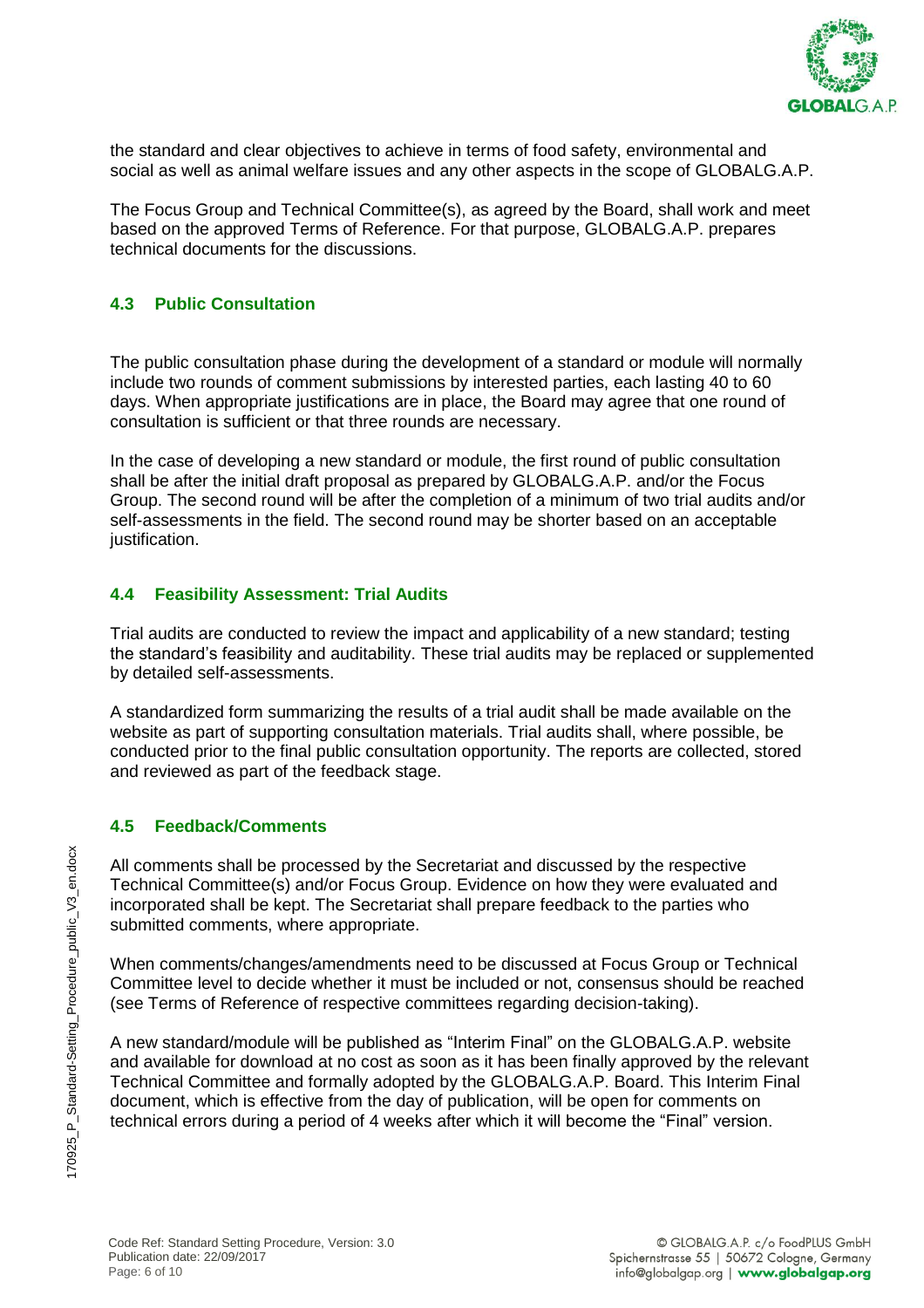

GLOBALG.A.P. translates all relevant documents of final standards/modules according to demand (see also translation process). Translated documents are available for download on the GLOBALG.A.P. website.

# **5 Continuous Improvement and Adaption: Revision of GLOBALG.A.P. Standards**

GLOBALG.A.P. Standards are reviewed on a periodic basis and revised in a timely manner. Proposals for revision submitted e.g. on the website for public consultation or via email by any materially and directly interested person or organization, are given prompt consideration. More details on the continuous standard support are available in the standard support procedure. Feedback on changes for revisions and updates is categorized and followed up accordingly.

# **5.1 Consultation**

During the revision period, interested parties will have the opportunity to send their comments during public consultation periods of between 40 to 60 days to the address indicated in the call for comments. The first round of consultation will be of a draft that includes all valuable feedback that has already been collected.

The feedback will be collected in committee meetings in form of meeting minutes and in prepared standard documents for review/discussion. Decisions will be taken or prepared for the Board.

Comments may be submitted at any time at the GLOBALG.A.P. Website. The Secretariat shall prepare feedback to the parties who submitted comments, where appropriate. A summary of how each comment has been addressed during the further processing of the standard/module is available.

Participation in the standard-setting procedure of the GLOBALG.A.P. Standards is open to all parties interested in the subject matter. Balance of interested representatives is established between producers and retail/food service organizations and other stakeholder groups, if applicable.

One of the tasks of the established National Technical Working Groups (NTWG) is to take part in standard development and revision procedures. This is also an opportunity for minority groups to represent their opinion and issues.

# **5.2 Adoption to Local Requirements**

Although the compliance criteria set in the GLOBALG.A.P. Standards are clear and restricted to the scope of the standard, they are not prescriptive and are flexible to account for local variation. These variations are proposed by the NTWGs and are, after acceptance by the relevant Sector Committees and approval by the GLOBALG.A.P. Secretariat, published as National Interpretation Guidelines (NIGs) on the GLOBALG.A.P. website for download.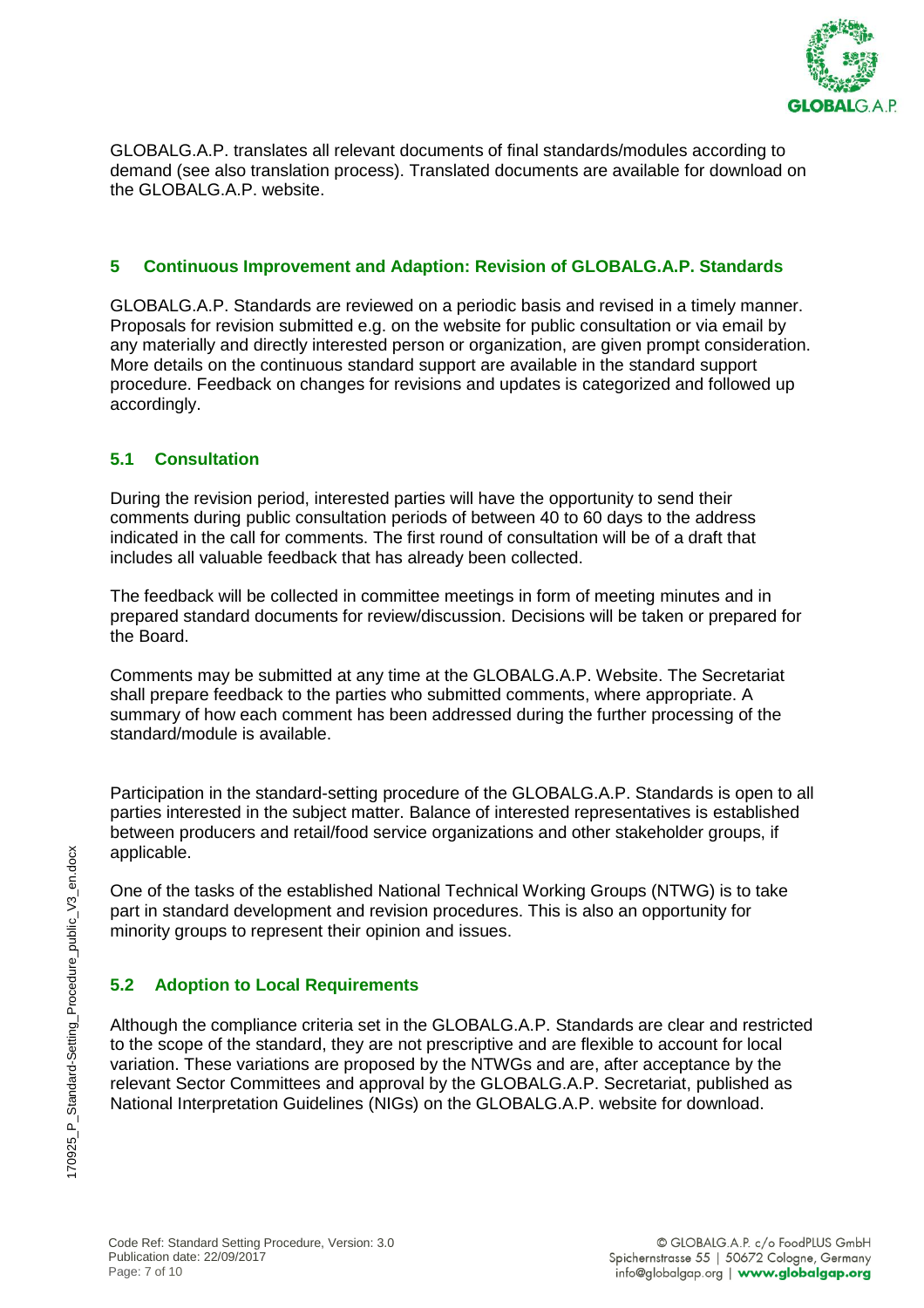

# **6 Transition periods**

For any change in the version, transition periods are established and indicated on the relevant documents to allow sufficient time for adaptation to all stakeholders. Normally the transition period for new versions is one year. For minor updates the transition period is minimum 3 months.

# **7 Operational Implementation and Communication**

After the finalization of the standard documents all the required changes are reviewed and, if necessary, adopted in the database. For that purpose, the requirements are translated into technical specifications for programming. After the development and testing, the changes are deployed and communicated via the Database Wiki (wiki.globalgap.org) and via separate technical communication to the involved parties (e.g. certification bodies, suppliers and retailers).

Finally, the launch and publication of any new standard or module, new version or update are communicated to all interested and involved stakeholders. The standard documents are available on the website free of charge. Additionally, certification and accreditation bodies can download the technical update information (e.g. Technical News) in the Certification Body Extranet.

# **8 Record Keeping and Document Control**

GLOBALG.A.P. maintains a list with all documents and their retention period (see GLOBALG.A.P.'s general document retention list). Standard-related documents are listed there with the necessary details for storage and disposal.

The guideline on the versioning of standard documents includes details on document control and versioning as well as on storage and formatting requirements.

When the changes do not introduce new requirements to the standard, the version will remain e.g. "1.0" and an edition update shall be indicated with "1.0-x". When the changes do affect compliance with the standard, the version name will change to "1.x". A new version e.g.: V2.0, V3., etc., will always affect the accreditation of the standard. Changes are indicated in the Version/Edition Update Registers at the end of each document as well as in separately published Summary of changes documents or documents with traceable changes.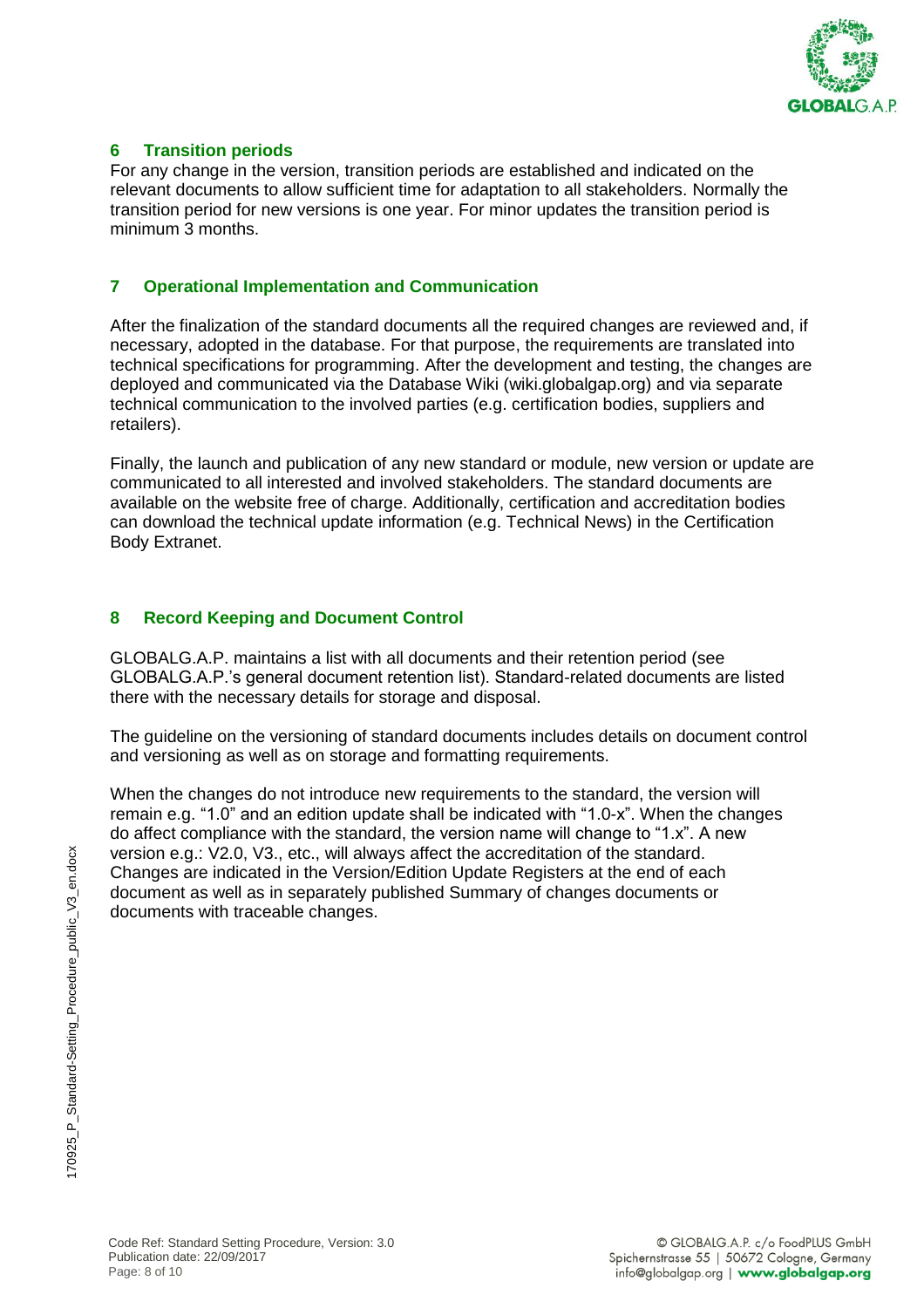



# **Annex I: Generic Process Description – Development New GLOBALG.A.P. Standard**